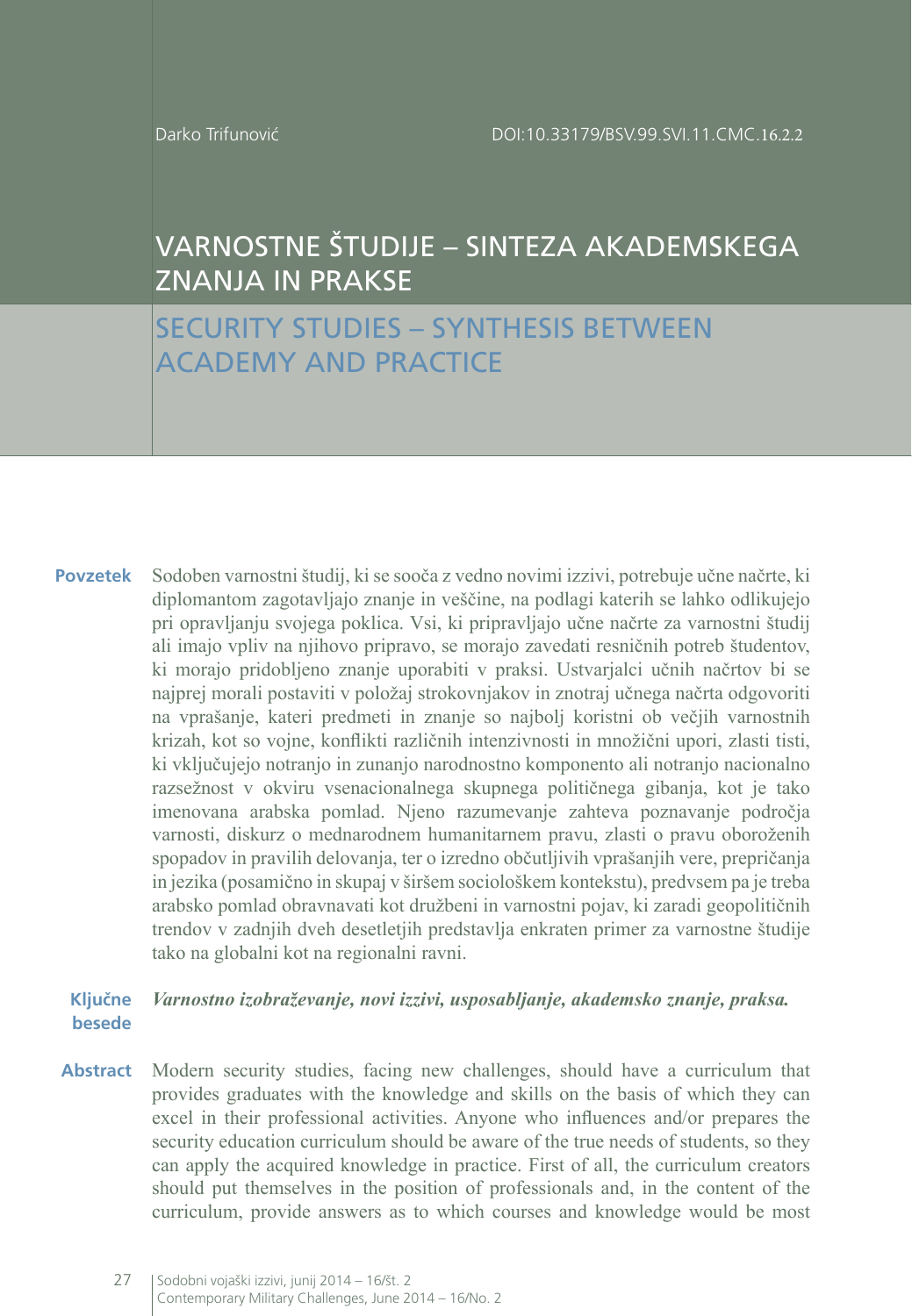useful in the case of major security crises such as wars, various intensity conflicts and massive rebellions, particularly those that have an inner or extra ethnic component or an inner national dimension in a pan-national joint political movement, such as the so-called Arab Spring. The latter encompasses the area of security, discourse in the international humanitarian law, particularly the Law of Armed Conflict and Rules of Engagement, but also the extremely delicate matters of religion, belief, faith, language (separately and all together in a wider sociological context), and above all, the Arab Spring as a social and security phenomenon presenting a unique sample for security studies both at the global and regional level due to the geopolitical trends in past two decades.

#### *Security education, new challenges, training, academy, practice.* **Key words**

When analysing the existing curricula, it is reasonable to question whether teaching in the field of security in contemporary conditions can meet the required quality and existing needs. Also, one of the concerns is the effect of education on what is called the final product – trained and qualified staff. If the main goal of teaching in the field of security is to achieve, enhance and maintain the quality of security, it is important to consider all aspects of the teaching process. Basically, a prerequisite for teaching in the field of security is a high quality curriculum and its continuous improvement so as to follow the practical requirements and application (Committee on Educational Paradigms for Homeland Security, Policy and Global Affairs, 2005). A curriculum must include and identify all the areas essential to the education process, especially with the university education as the general platform for acquiring the necessary knowledge and skills in the field of security. Within the study of many university-level social science schools, a range of social science disciplines deal with the problem of security, with other scientific disciplines dealing with security threats. Each of these disciplines establishes its own methods within the framework of science, the object of which is studying security problems, starting with some general principles of acquiring the knowledge of social reality and cause-and-effect connections of the established social relations. However, despite the relatively large number of scientific disciplines that deal with this matter, it is safe to say that the area of security in the past has not been enough scientifically and theoretically studied (Gaćinović, 2008: 8). If we talk about the current situation, it is necessary to note that the concept of security changes in the theoretical sense because the modern society, governments, businesses and individuals are faced with new security challenges. Only thirty years ago, few people could anticipate that the world would change so much, especially in the security sphere. The end of the Soviet era marks not only a new division of zones of interest, but also a completely different security architecture. Russia emerges as a loser from the Cold War, its position, although this is very difficult for many to understand, being similar to that of any state losing the Great War. After the end of the Cold War and the bipolar superpower competition, in this day and age, the world looks a lot more complex and far more confusing. The deceptive simplicity of the Cold War period, which roughly stretches from the **Introduction**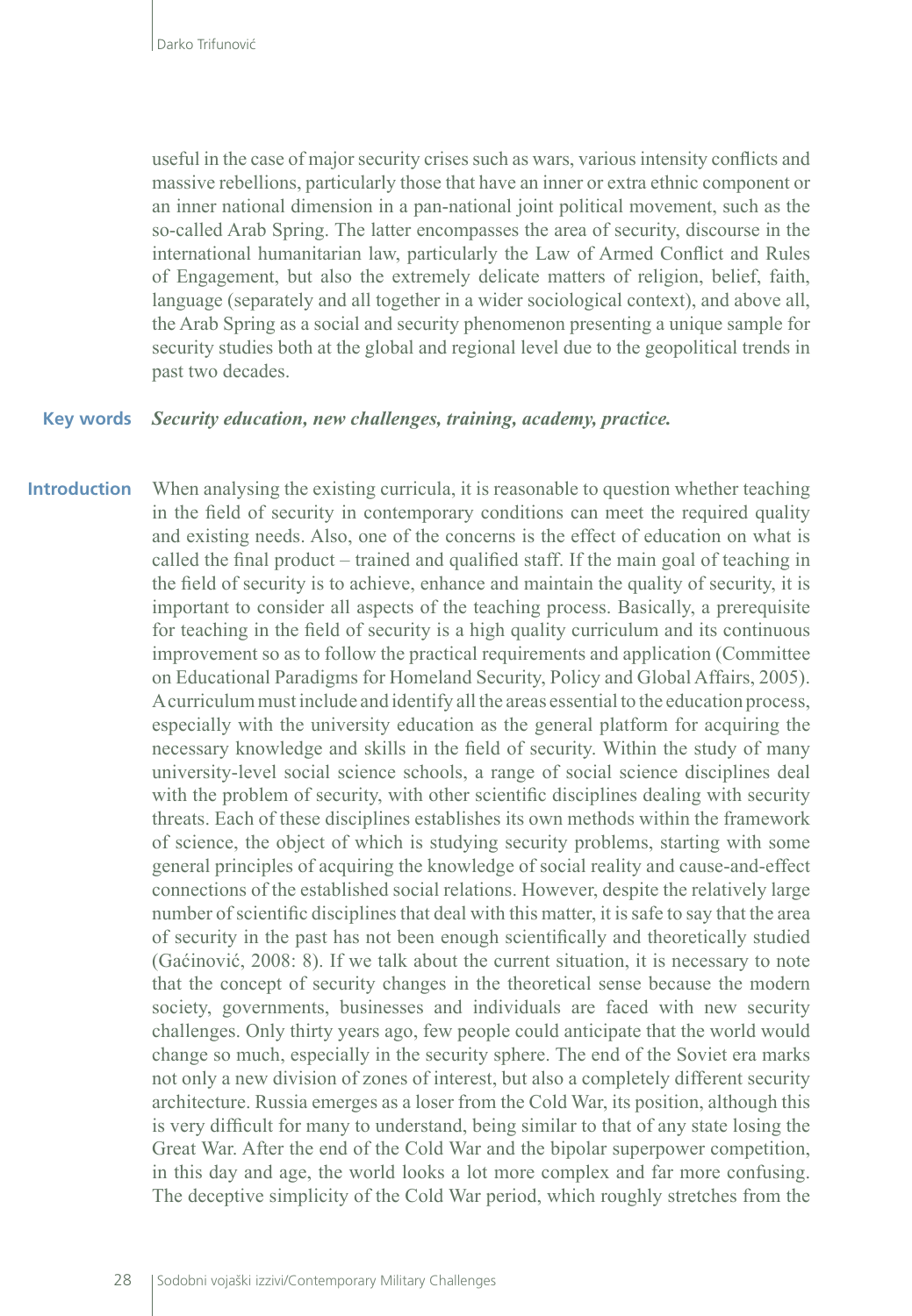end of World War II in 1945 until the disappearance of the Soviet Union in 1991, is replaced by a new world that defies easy explanation or understanding. This world is exposed to unprecedented security threats and troubled with global terrorism and the proliferation of weapons of mass destruction (Kolodziej, 2005, p. 18). Can teaching and learning programmes in the field of security follow the processes that affect security? Is there a generally accepted definition of the term? Does the concept of security have the same meaning from one state to another, from nation to nation, and from continent to continent? What is the impact of globalization on the state of matters when some of the security issues and challenges become a general problem of humanity, as is the case with international terrorism and the ever-present threat of weapons of mass destruction? As already pointed out, the very concept of security is in the focus of attention of man, state and society, but also in different organizations that use various types of violence to achieve their goals. It is interesting to note that fear is one of the key components of the sense of security (Hildebrandt et al., 2009). Is this concept paid sufficient attention to in the field of security teaching? What is the real meaning of fear? Imagine, if you can, a man running down the street, being chased by another man with a gun in his hand pointed at the first one. Is it a rational fear, real and justified? Of course it is. Imagine a different situation. A man is running down the street, followed by another man with his hand in the pocket of his jacket. We do not know why the other man put his hand in the jacket. Perhaps he is searching for his wallet, a cell phone or something else. This is obviously a case of irrational fear. It is these two categories of fear that are important for what we call a sense of security.

*Rational* and *irrational fear*. According to a scientific study, the fear of a nuclear war increases the risk of mental disorientation among young adults (Poikolainen et al., 2004). Each day, millions of our human companions succumb to the weariness of age or the ravages of illness. Yet we feel no terror at this. Nature is at work. Each day, thousands die from automobile crashes, gun shots, industrial accidents, earthquakes and floods. Yet we feel no terror. A bomb explodes with savage unexpectedness in a city street with which we are familiar, killing one or two, or even a few unfortunates. And terror gnaws at our entrails. But rarely do we pause to ponder the incongruously disproportionate nature of our response. Both responses, however, are explicable. What matters is how we discipline ourselves to respond to these stimuli.

What we see today as terrorism is very much an expression of the fear and frustration of traditional societies, the existence of which has been threatened by the modern, essentially urban societies. The seemingly implacable juggernaut of the modern, urban societies threatens the viability, the identity, and ultimately the very genetic existence and line of traditional societies (Copley, 2012, p. 80). Hence, this paper discusses and offers a further insight into the field of security studies with a goal of identifying whether the security studies trend is to become emerged in the field of other sciences and disciplines as a separate element, or presented as a concept in each and every segment of society to see if there is a possibility of introducing and implementing more security to the security study curriculum itself.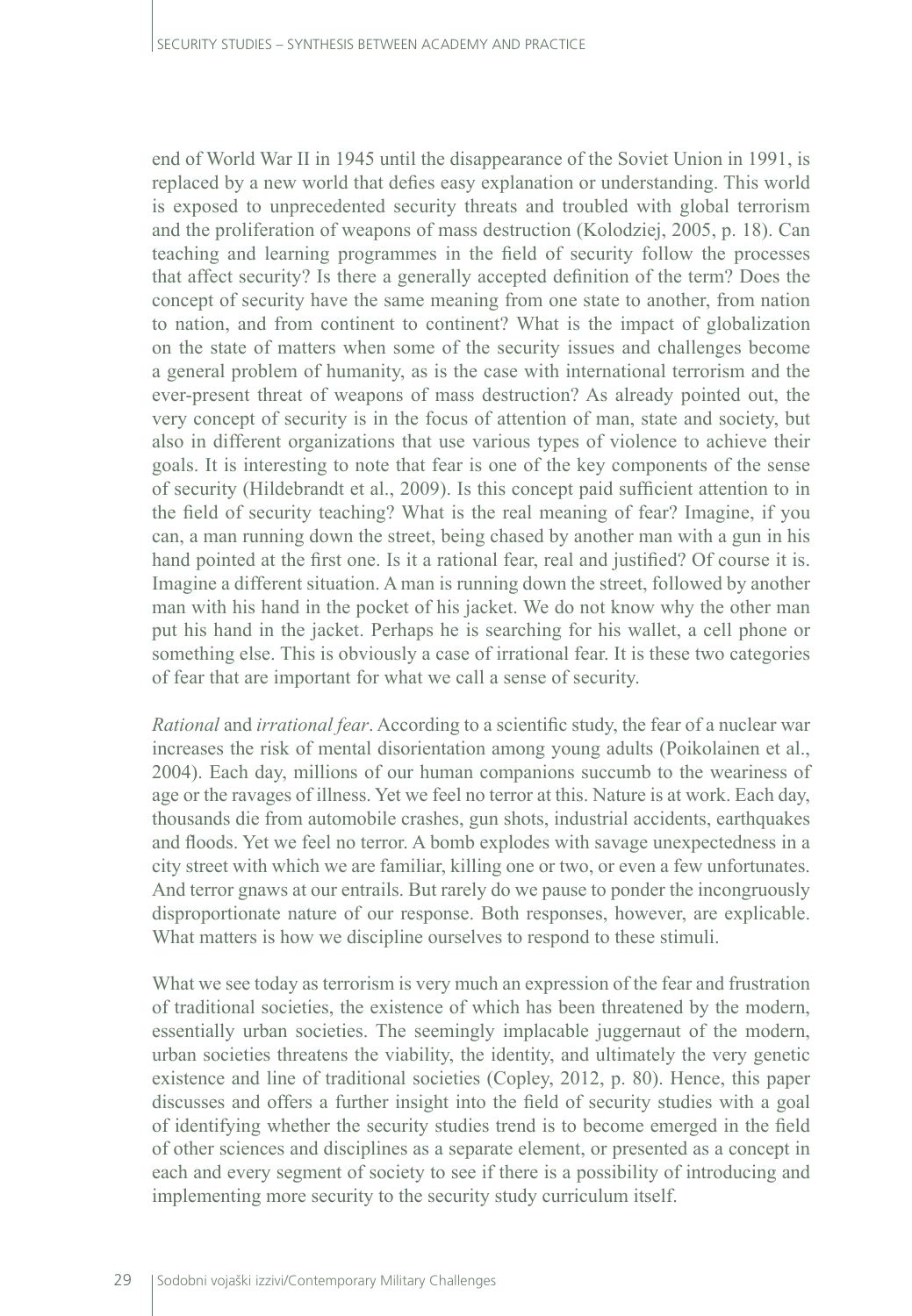#### **1 SECURITY STUDIES – NEW CHALLENGES**

The issue of security studies has been continuously discussed especially afterward the Cold War period. Once we entered the post-Cold War era, the idea to expand the area of security studies in both practical and theoretical ways was growing fast. However, in order to accomplish that, it was of utmost importance to "rethink security", which was done in debates between the neorealist and critical academics in the field (Krause and Williams, 1996, pp. 229-254).

*The neorealist conception.* As Walt has defined in his paper (Walt, 1991, pp. 211-239), the security studies should examine the "*threat, use and control of military force…"*  This definition, however, has been refuted, discussed and criticized. Kolodziej's response (Kolodziej, 2005) to Walt's perception of the security studies depicts, in perhaps the best possible way, the discourse between the two main directions of the security studies, saying that the idea in the article includes some serious issues to be discussed further: "*Analytically, it limits the objects of study and ipso facto, constricts the scope of relevant theory needed to understand and explain what security is and what security problems are. Normatively, it focuses almost exclusively on American national security rather than on international security or security per se: and, in the name of relevance, delegates too much of the agenda of security studies to policymakers. Methodologically, it restricts security studies to a highly selective and largely traditional array of disciplinary and interdisciplinary approaches. As a consequence of those flaws, the essay is inevitably incomplete in its survey of security studies, in its assignation of worth and priority to different theoretical approaches and specific works, and in its sketch of a research agenda*".

It is clear that the era after the Cold War was open to new security challenges; moreover, it brought the urge to construct a new concept of security studies. The thought of taking the security studies to another level was not taken lightly despite the ever changing political scene, the emergence of organized terrorism all over the world, and despite , to put it simply, the new reality. Here we come to the core of the debate – the subject and/or object of security studies. The above mentioned Kolodziej, who wrote extensively about security studies in his "Renaissance in security studies? Caveat lector!" (Kolodziej, 2005), has concluded that "*In this vein, given the criteria directing the essay's conception of security studies, the threats posed by military and police bureaucracies, military-industrial complexes, and standing armies to open societies are addressed primarily as incidental to interstate conflicts. Disciplining organized and institutionalized violence to civil purposes is tolerated in the survey, as a subfield of study, but only as function of violent national conflicts, and not as an independent security issue in its own right. This exclusionary approach to theory and policy would then have to dismiss the normative and empirical questions posed by the Federalist writers in defining their security problems."*

Clearly, the debate concerning security studies is still undergoing and, much to the academic pleasure, expanding. However, despite all the concepts and ideas, we are still taking slow steps in adapting the social and human disciplines to the needs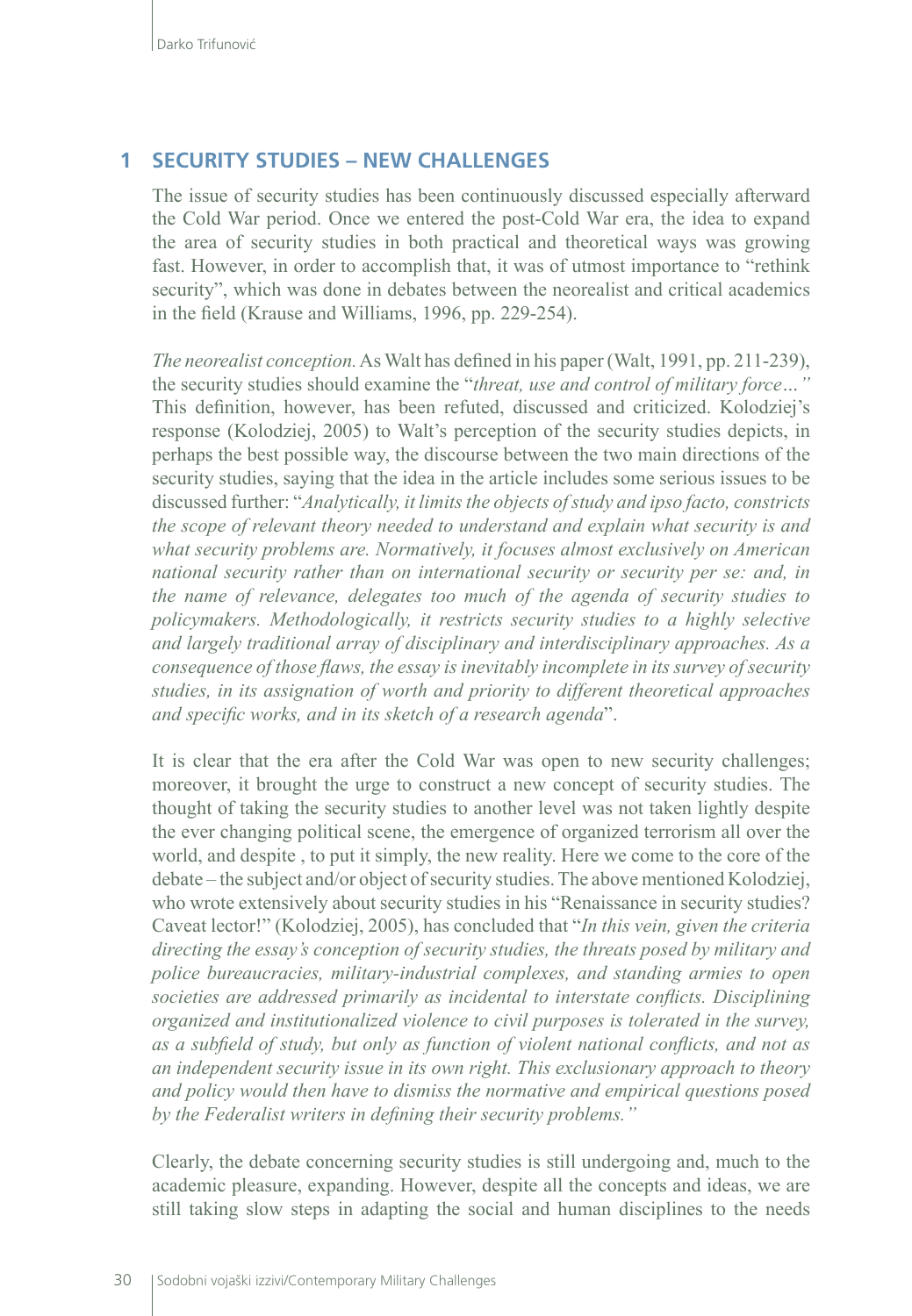of security (studies). Students engaged in security studies learn about psychology and the basics of sociology, international relations and so on, but what they get is a general knowledge that is not modified to fit the security studies curriculum or a further professional appointment in the field of security.

Even if we wanted to ignore terrorism or fear as being just one in a series of significant terms of security, in a situation when we already have in mind the model of action of security services, the question is whether the current education process actually recognizes the basic security activities, and is able to scientifically identify and define them and present them as such to the end users. Can the mentioned activities be covered by a single teaching course or are they present in several different areas such as analytics, decision-making processes, and methods of gathering information (open and selected sources)? These activities cannot be studied without prior theoretical knowledge in several key areas, such as the Fundamentals of Security, Security Management, National Security and International Security, and without fundamentals in psychology, methodology, sociology, geography, anthropology etc. The question is whether the security studies should include and be aided by other mentioned sciences. Would this marriage of social sciences and security that reflects improvement in the academic world, as some authors say (see Walt, 1991, pp. 211-239), provide more for the understanding of security in a social sense or would it result in (academic) experts who could actually perform efficiently in this field? Security studies, which include the study of numerous scientific disciplines, have a great weakness that eventually results in a deficient amount of knowledge that is transferred to the students. The theoretical and practical problem is that almost all courses without the prefix "security" in their names are actually not adapted to the security studies curriculum, which is quite unacceptable. Due to this situation, there is no fusion of knowledge acquired during the learning process in one corpus. For instance, there are several faculties and colleges in Serbia that contain the word "Security" in their respective titles. First, there is the Faculty of Security Studies of the University of Belgrade (www. fb.bg.ac.rs) as the leading institution in the field. Also, there are higher studies in the field of security within the School of National Defence, conducted by the National Military Academy. The Faculty of Political Sciences of the University of Belgrade has an undergraduate academic module called the "Security Studies". Then there is the Faculty for Diplomacy and Security that is privately owned and, similarly, the College for Professional Studies of Entrepreneurship within which there is the Academy for Economy and Security. So far, everything seems alright. But a further insight into the study programmes reveals that the actual, practical and, above all, applicable skills needed for comprehending the purpose and mechanism of the security concept are missing. The only state faculty in the field of security, The Faculty of Security Studies, offers an academic curriculum in BA, MA and PhD studies. The BA curriculum offers the basics of security, the economic grounds of security, the system of security, and security management as obligatory courses. According to his/her interest, a student has the possibility to choose between eight additional courses, among which there are five courses that contain the word security in their title. The rest are of more or less general corpus of social sciences and humanities.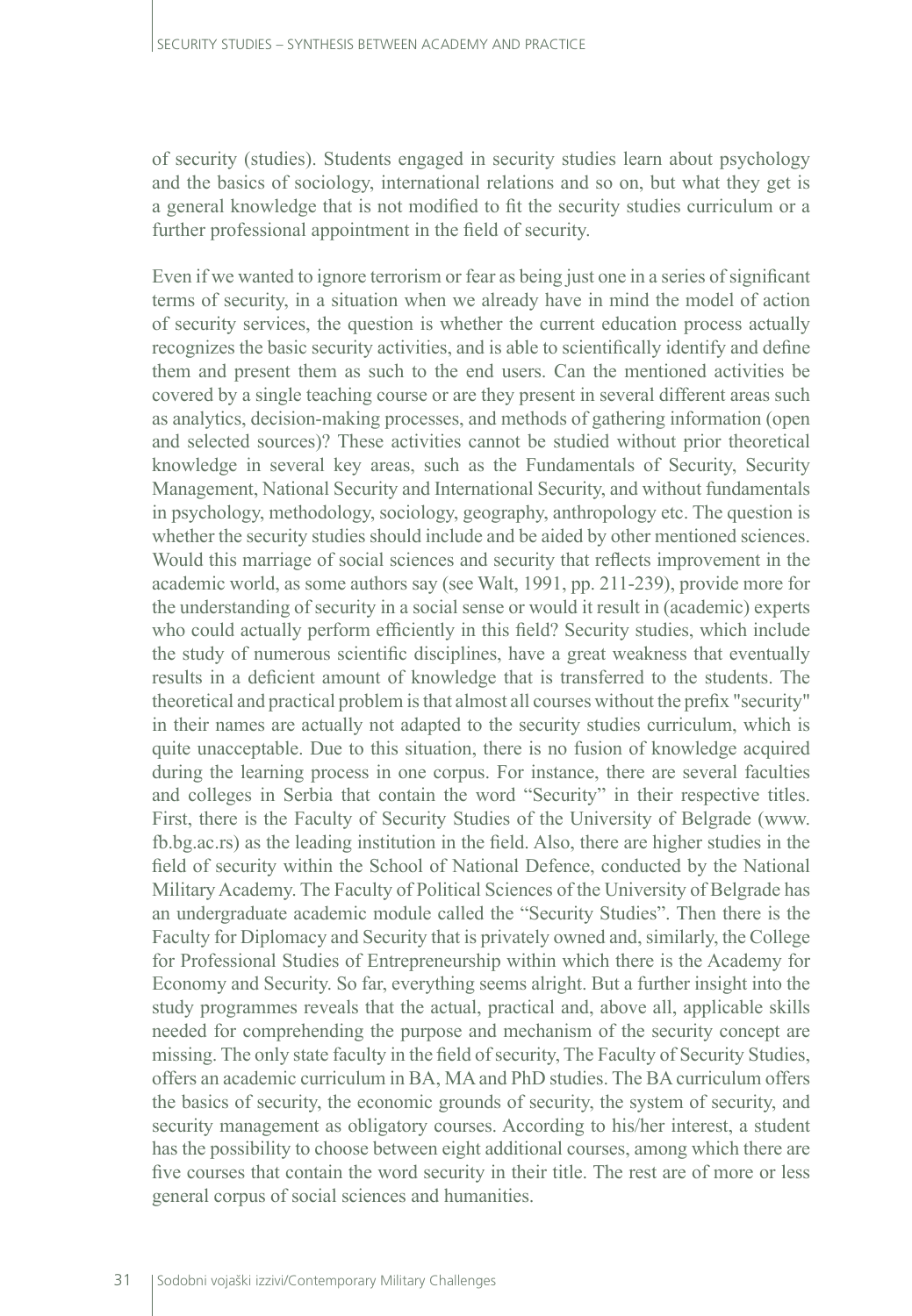

We have already mentioned that a curriculum is extremely important for teaching security. So the main question is who is responsible for the content of the curriculum, who designs the learning cycle and according to what criteria? There is a lack of topics such as the contemporary theories and practice in the field of security, the aspects and range of work of international organizations dealing with security, the state system of security and the relations within and with foreign elements. The knowledge and skills that the students will need in their professional activities are absolutely essential to all future professionals in the field of security, especially those who will deal with intelligence and/or counter-intelligence (see Figure 1). Regardless of whether it falls within the basic academic studies or specialized studies in the field of security, the main objective is the training of personnel who will actively participate in the protection of the state. However, political, security and economic changes in the world, changes in the world of science, and the application of cuttingedge technology require a new approach to teaching security, especially in view of the fact that the most sophisticated operations carried out by the security services are in the domain of psychological operations (in the US military they are marked FM 3-05.30) and civil affair operations. It is necessary that anyone who makes the Security Studies curriculum masters this knowledge in order to incorporate quality new trends in the education processes. New trends in the field of security have their historical background (see Figure 2 presenting a traditional model of the decisionmaking process - OODA Loop). It is embodied in the work of an author who presents his war knowledge and experience in a book titled The Art of War (Kaufman, 2001). Sun Tzu states, "Superiority of the one side in all battles is not decisive for fighting and conquering, the main superiority lies in breaking the enemy's resistance without fighting" (Kaufman, 2001). Translated into the language of today this means that, almost two thousand years ago, the Chinese expert realized the importance of psychological operations and the possibility of an intelligent attack on an enemy by creating an espionage network that would affect the four vital functions of a system (surveillance, identification, decision-making and action).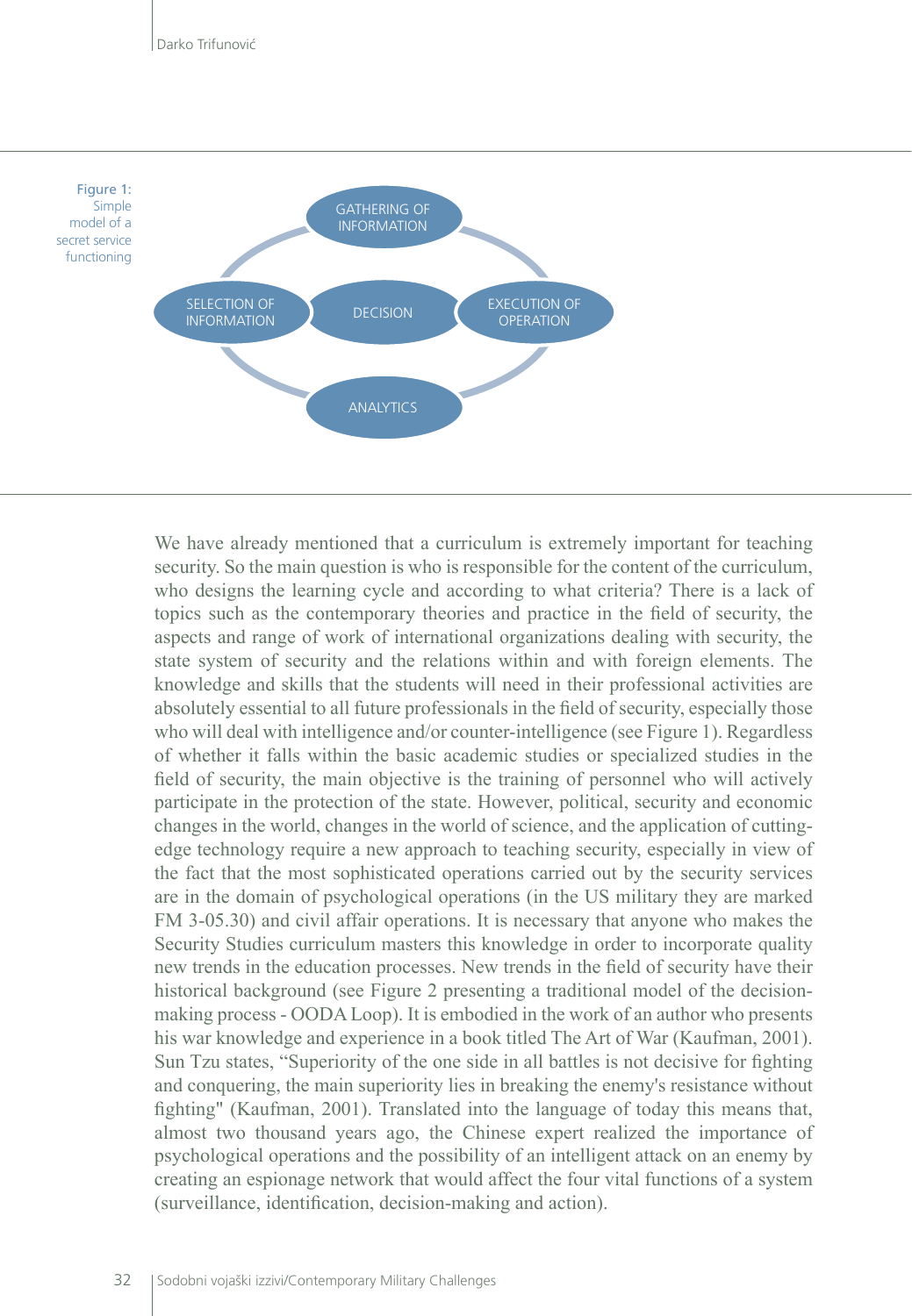For example, the curriculum of the Faculty of Security Studies, University of Belgrade (http://www.fb.bg.ac.rs/), does not contain as a separate course the *intelligence and counterintelligence services and their methods of operation*. This, however, is not just the case in the mentioned educational institution; incomplete programmes and the lack of highly qualified staff with extensive experience is a problem of almost all educational institutions dealing with education in the field of security.



Through a simple overview of the internet and the websites of teaching institutions around the world that provide their students with programmes in the fields of security, it can be concluded that the majority of such institutions rely on programmes that have nothing to do with political science, strategy, geopolitics etc. The famous US university MIT offers students a programme called the Security Studies Programme (http://web.mit.edu/ssp/index.html) that is fully oriented on the perception of security problems through the prism of political science. A similar situation exists in the Fletcher School, Tufts University. Within its education programmes in the field of International Security, this educational institution provides only a small fraction of what we now call International Security (http://fletcher.tufts.edu/Academic/ Courses/Fields-of-Study/International-Security-Studies). As in the previous case, the curriculum in the field of International Security is based on political science, conflictology, management, military science and computer science, but not the science of security. Programmes offered without some of the key items such as energy security, international relations and international security, national and international security, analytics etc. do not provide a full picture of the contents of a course, much less the entire major International Security. The Johns Hopkins MA in Global

*<sup>1</sup> John Boyd (1927 – 1997), colonel and military strategist*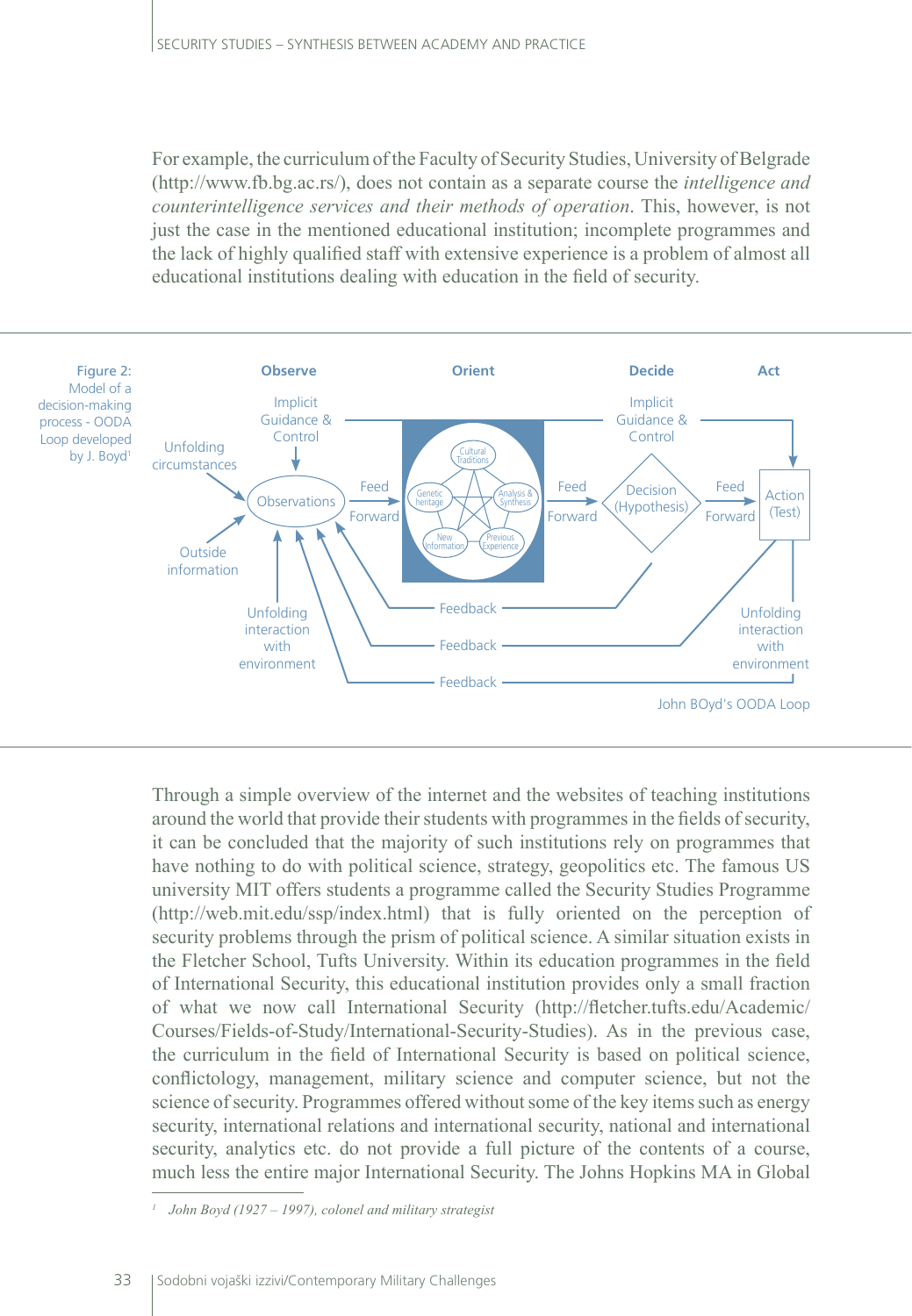Security Studies (http://advanced.jhu.edu/academics/graduate-degree-programs/ global-security-studies/) provides a framework for students to analyze military challenges, explore the intricacies of economic interdependence, and recognize the security implications of energy dependence and resource scarcity. Like the rest of the education programmes, this one also does not offer what is considered to be the basic knowledge in the field of security, but by way of other courses provides an overview of the field of security and international security.

Where precisely should the limit for studying security be set? What should be included or excluded from the curriculum? It all depends on the profile that the students are educated to fit.

### **2 NECESSITY OF NEW SECURITY STUDIES PROGRAMMES**

Faced with new challenges, modern security studies should have a curriculum that can provide such knowledge and skills to graduates on the basis of which they can better perform their professional duties. People who prepare or have any influence on the preparation of educational programmes in the field of security would have to offer solutions that best meet the needs of the pre-specified profile so that their graduates could practically apply the knowledge gained. Also, creators of the curriculum in the field of security need to anticipate each and every possible situation in which a graduate may find themselves when performing their professional activities, and provide appropriate solutions and answers in terms of what would be most effective (what knowledge and skills), for instance in the case of major security crises such as wars, conflicts of various intensities and/or national rebellions, as is the case with the so-called Arab Spring. In this context, we should not neglect the ethical issues; it often happens that a person engaged in the business of security is faced with different situations in their professional life that are not defined by principles of the profession or law, and yet human lives often depend on their decision to proceed. Members of security services in the countries in which the Arab Spring has taken place have found themselves facing a big ethical and professional dilemma. On the one hand, they have a professional obligation to defend the regime in power and the institutions of the state, but on the other, they are to confront their own rebellious people. Their education encompasses all situations in which a country is under the attack of an exterior enemy. This, however, is not the case of a foreign enemy attacking. Also, they are educated and trained to suppress mass demonstrations of some of the rebel groups and/or movements. Here, however, the entire population is involved. The newly evolved situation finds members of security services completely unprepared, and instigates all those involved in security education to think about the position of a professional in such situations. In fact, no one has yet offered an adequate solution for the position of security service members in situations of chaos. Recent events in the Ukraine only confirm such state of affairs. The basic dilemma is how to explain or define the position of security service members. Are they the ultimate victims in this situation? Imagine what would happen in the case of a similar scenario in Serbia or Slovenia. Are there any laws by which members of security services would act in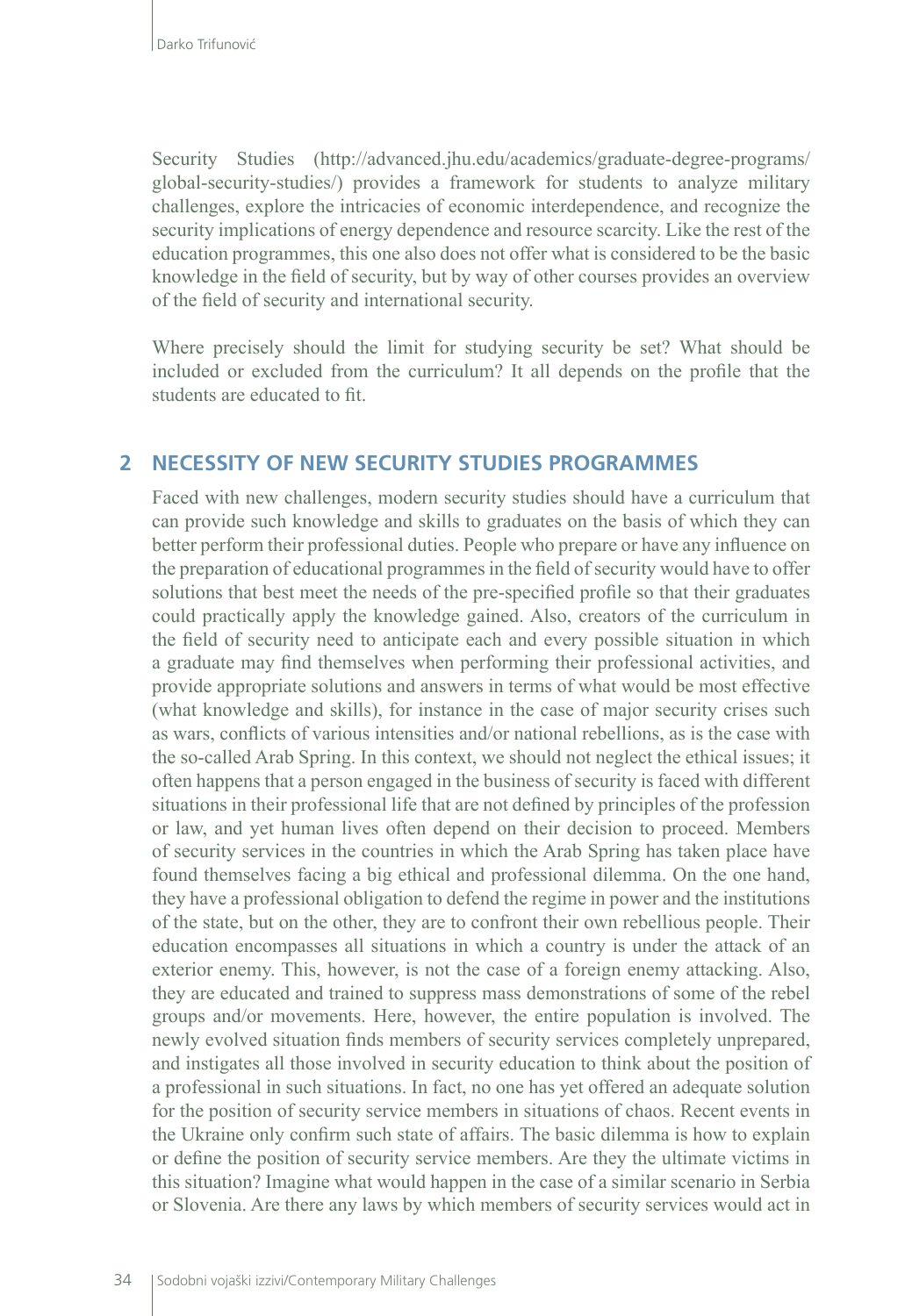such cases? In what position would members of security services be (regardless of whether they are police, military or state security), as was the case with the security services of the Ukraine, Tunisia and Egypt? Do science and teaching processes anticipate such situations and offer proper solutions that would protect members of security services?

### **3 IMPROVED MODEL OF SECURITY STUDIES**

In order to improve the security teaching model it is necessary to introduce cyclical assessments and evaluations. In other words, it is necessary to introduce new models of testing and evaluation, which would be carried out at regular intervals. These checks and assessments, i.e. adjustments to the characteristics of profiles that the personnel are educated for, would be carried out together with joint committees which would consist of educators and professionals in the field. In this way, new challenges, potential risks and possible situations in which members of security services may find themselves would be analyzed. In fact, the teaching process would adjust to the real needs of practical applications.



The process of teaching security, as shown in Figure 3, is a cyclic process of planning, implementation and assessment. Another component of a qualitative evaluation done by professionals is introduced in order to achieve maximum quality.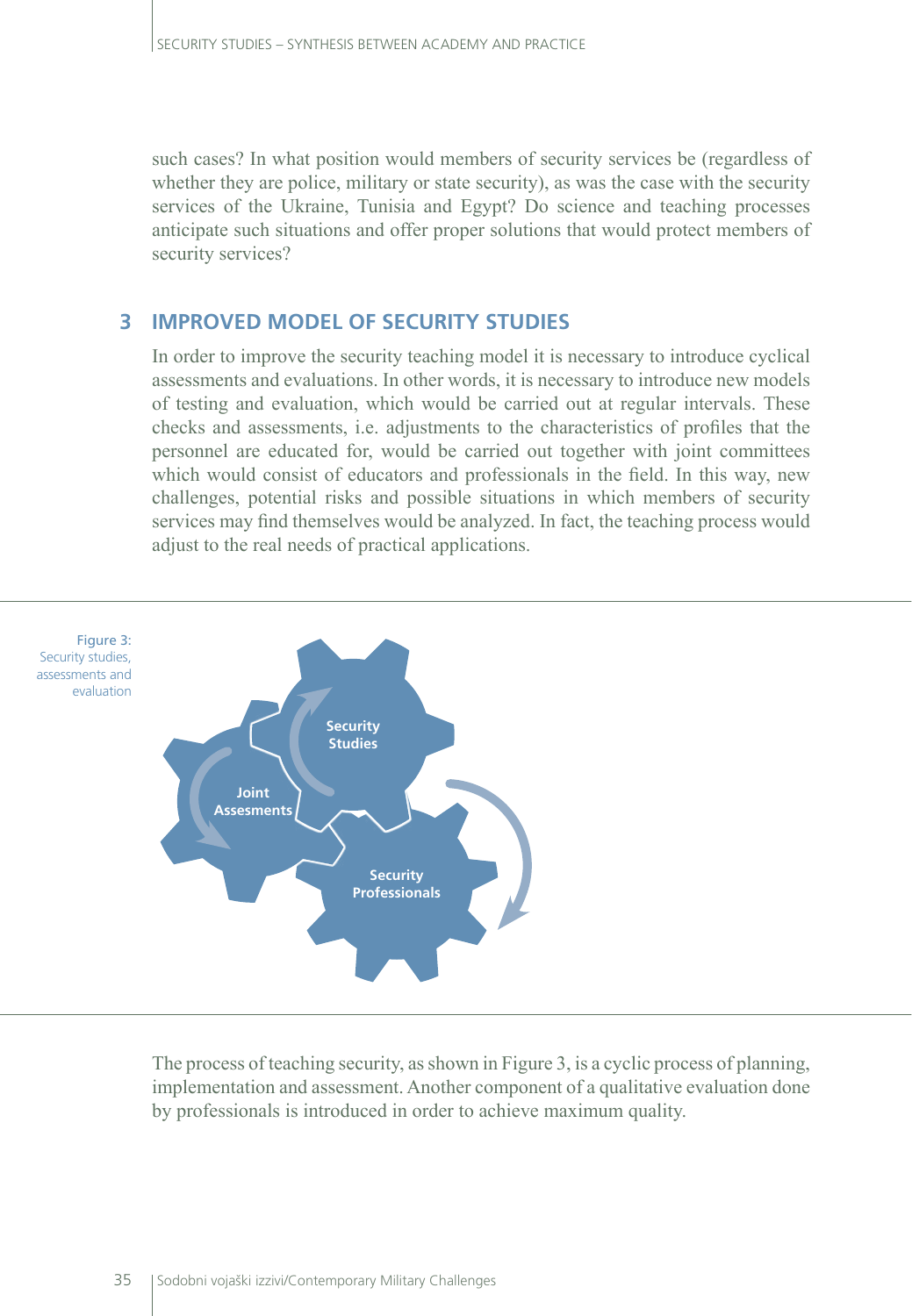### **4 PROBLEMS OF COUNTRIES IN TRANSITION**

There are still doubts about the quality of educators and the quality, i.e. the achieved level of training, of professionals in the field. The countries in transition are particularly problematic when it comes to the quality and credibility, particularly of the professionals in the field. The very process of education in the field of security is of national importance for the stability of a country and reflects the state of the economy, politics and security. It is precisely these three areas that are targeted by the political mafia that is particularly present in the former Yugoslavia. Serbia and Croatia, i.e. the citizens of the two countries, may be hostages of the so-called political mafia. Due to the actions of political mafia, which is present in all parts of the Serbian society, the state and its citizens are brutally robbed in a number of ways. The Serbian banking system has been destroyed, and the political mafia has created the El Dorado of Serbia in which billions of Euros have been stolen from the citizens. The banks in Serbia charge the highest interest margin in the world, and pay the lowest effective income tax. The global economic crisis has somehow bypassed Serbia. But the fact that the Serbian banks built their margins at the time when the global interest rates fell shows that there is no miracle happening here, but a downright state looting of the Serbian citizens by the political mafia. In other words, while the interest rates of the world's currencies are in steady decline, a completely different process is happening in Serbia. Huge sums of money, measured in billions of Euros, are drawn from Serbia in this way, all at the expense and the additional debt of the citizens of Serbia. By comparison, the interest rates in Serbia are, on average, twice as high as those in Croatia and Hungary. According to the latest available data, the average interest rate reaches the level of a whopping 21% per year. The average interest rate on short-term loans to households has grown to 57%. Information on the interest rate, which you can get at any bank in Serbia, is yet another clear evidence of a blatant robbery of the citizens of Serbia, which continues to this day. In times of the internet and rapid communication it is possible to quickly and easily compare the situation in Serbia with the situation in the EU and the neighbouring countries. Doing that, one comes to the same conclusion as the author of this paper: the political mafia of Serbia continues to plunder the citizens of Serbia.

A big problem arises if the architects of organized crime are present in the government, i.e. among the actors of political life of a country. Is it appropriate then to call such a phenomenon a "political mafia" that flourishes in spite of the obligation of security services to stand up against it, or is it a perfect coupling of the security services and the exponents of political mafia? The real challenge then is to select a professional in the field of security to assess the security teaching models. Reasons for the author's concern are numerous. Is it possible to establish a functional model of education if the entire society and the state are hostages to political mafia? Is, in such circumstances, the state itself that is a problem for the region and the wider international community? What lies at the bottom of all this? The *political mafia* is a phenomenon that appears in the former Yugoslavia,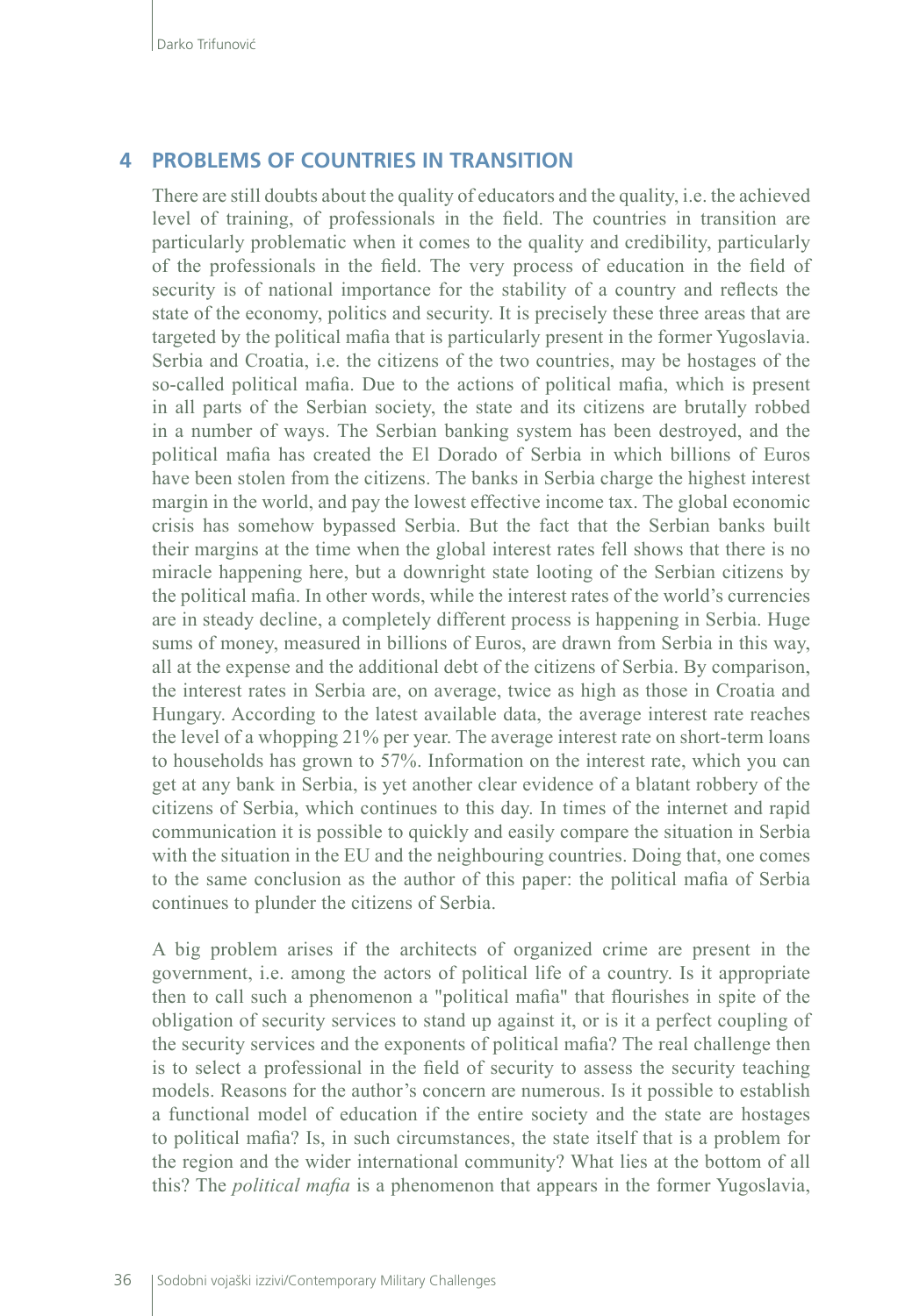especially in the process of the dissolution of the state union. The vast public or state-owned property, as well as commercial entities that pass into private ownership in the process of "privatization", is attractive to members of organized crime. Unfortunately, this process is still visible today (Trifunović, 2013). The Anti-Corruption Council of the Republic of Serbia has for years been warning of the irregularities and crimes related to the abuse of the state and social economic holders, as well as of the fact that such actions involve actors of the political life of Serbia (Government of the Republic of Serbia, 2013). Criminal structures in the territory of Serbia and the entire region are in conjunction with the political elites that openly offer their support. This was apparent during the civil wars in the 1990s. With the dissolution of the SFRY, an all-encompassing security system that effectively controls and suppresses the work of various criminal groups disbanded. The former Yugoslavia had the opportunity, resources and political will to fight organized crime. Due to a series of civil wars and the rise of nationalism and extremism of all forms, new states that formed after the dissolution of Yugoslavia were no longer able to control regional and now also transnational organized crime groups. Large property and material gain fall in the sphere of interest of the criminal groups that find an easy way to get them. The traditional interest of organized criminal groups in drug and arms trafficking and other activities that bring large profits has spread to new areas and opened up new opportunities for earning an income. This primarily relates to the controversial privatization of state or public property such as factories and farming land, as well as to complex multimillion transactions of the so-called "*construction mafia*". Although the traditional organized crime groups show their efficiency and sophistication by creating associations such as *Cosa Nostra*, i.e. certain forms of clan structure, some authors argue that Mafia does not interfere arbitrarily in political activities (Della Porta and Mény, 1997, p. 50). Political problems are generally not of particular interest to the Mafia, unless they jeopardize its sources of power or profit. It is essential to the Mafia to ensure the political choice of "friendly" holders of power or politicians. However, the same article states that the Mafia sometimes puts its members to political offices (Della Porta and Mény, 1997, p. 50).

As for the former Yugoslavia, a specific process is taking place in which the political parties are becoming suitable platforms for organized crime activities. *Officials are becoming main actors of organized crime and using criminal groups and their violence to carry out their economic activities related to crime against property.* Could such perception of the problem be the future definition of "political mafia" with all the specifics of this phenomenon in the former Yugoslavia? At the same time, the question arises whether the same or similar processes are detected in other areas, especially in the territories of the so-called former socialist countries? Is it the political mafia itself that slows down or paralyzes the system of teaching and training of personnel in the field of security due to the fact that the very same political mafia would become the subject of operation and processing of the professionals should they be properly educated and trained? The author of this article is of the opinion that the answer is positive. Possible solutions should be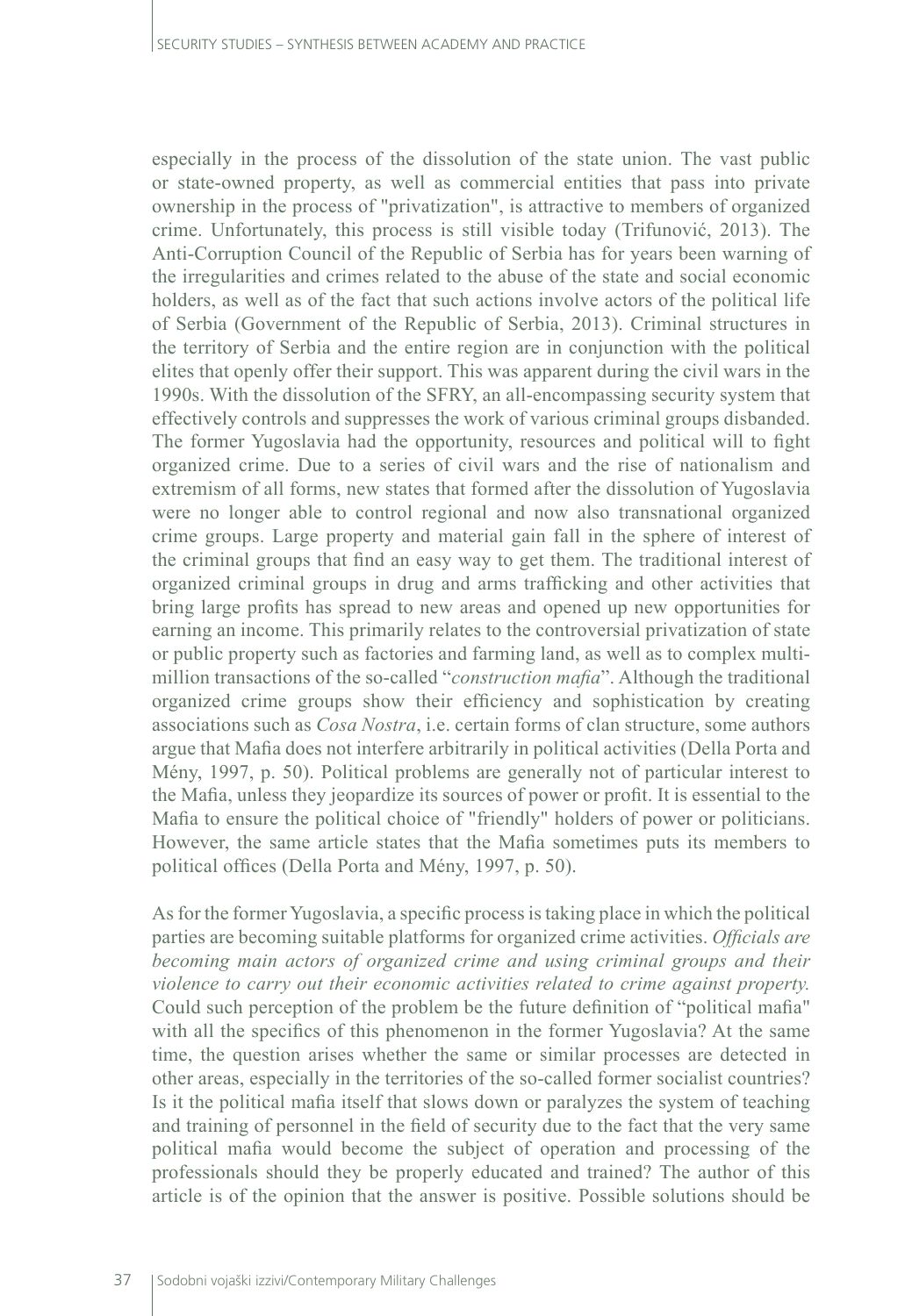sought in fundamental reforms, Serbia's accession to the EU, acceptance of rules and harmonization of its legislation with the EU, and changing the awareness of the need to fight against all those segments that are detrimental to the security of the state in which education in the field of security is an indispensable component.

Every study curriculum is a process that expands and adapts as questions arise. Security Studies are no exception; they are an important process, especially for the security of a state. If the security of a state is in any way threatened, either by external or internal security risks, the normal functioning of the state is in jeopardy. Traditional approach to the planning and realization of security studies is outdated and cannot meet the needs of the education of professionals in contemporary conditions. It is not only the security picture of the world that has changed, the security risks, i.e. the threats to national and international security, have changed considerably as well. Moreover, some of the models of security studies may only be considered an adjustment to the increasing needs of the existing teaching staff, with the security science itself not being the main area of their expertise. This often leads to absurd situations in which the curriculum includes striking titles, while the teaching process and teaching programmes themselves provide very little of what is expected. Hence, we who are engaged in the security studies agenda must work not only at the local, but also at the international and regional level, with a goal to improve these processes by producing new set of skills and knowledge to be introduced to the students of security courses. It is of great importance not only to present students with mere theories and facts, but to utilize these matters in order to assist the students in gaining a wider perception of security at whole and of specific security issues. Thus, security studies should encompass the above mentioned disciplines; however, the teaching and learning of those disciplines that belong either to humanities, social or exact science must be adapted to the security studies curriculum. Therefore, anthropology, history, ethnology, ethics et cetera should bare the prefix security in the title which would essentially indicate that research done in these subjects is conducted for and within security and not the other way around. Only in this fashion may we be able to respond to risks and threats, and moreover, in such a fashion, the security studies may build a capacity and potential to contribute to other sciences. This means that other disciplines that are not directly derived from the security opus should become auxiliary units, available for the needs of the security studies. **Conclusion**

#### **Bibliography**

*1. Committee on Educational Paradigms for Homeland Security, Policy and Global Affairs, 2005. National Research Council, Frameworks for Higher Education in Homeland Security, National Academies Press, Washington D.C.*

- *2. Copley, G., 2012. UnCivilization: Urban Geopolitics in a Time of Chaos, International Strategic Studies Association, Alexandria, VA, p. 80.*
- *3. Della Porta, D., Mény, Y., 1997. Democracy and Corruption in Europe, Pinter, London, UK.*
- *4. Gaćinović, R., 2008. Bezbednost kao naučna disciplina, Bezbednost, Republic of Serbia, Ministry of the Interior, Belgrade, 1-2, p. 8.*